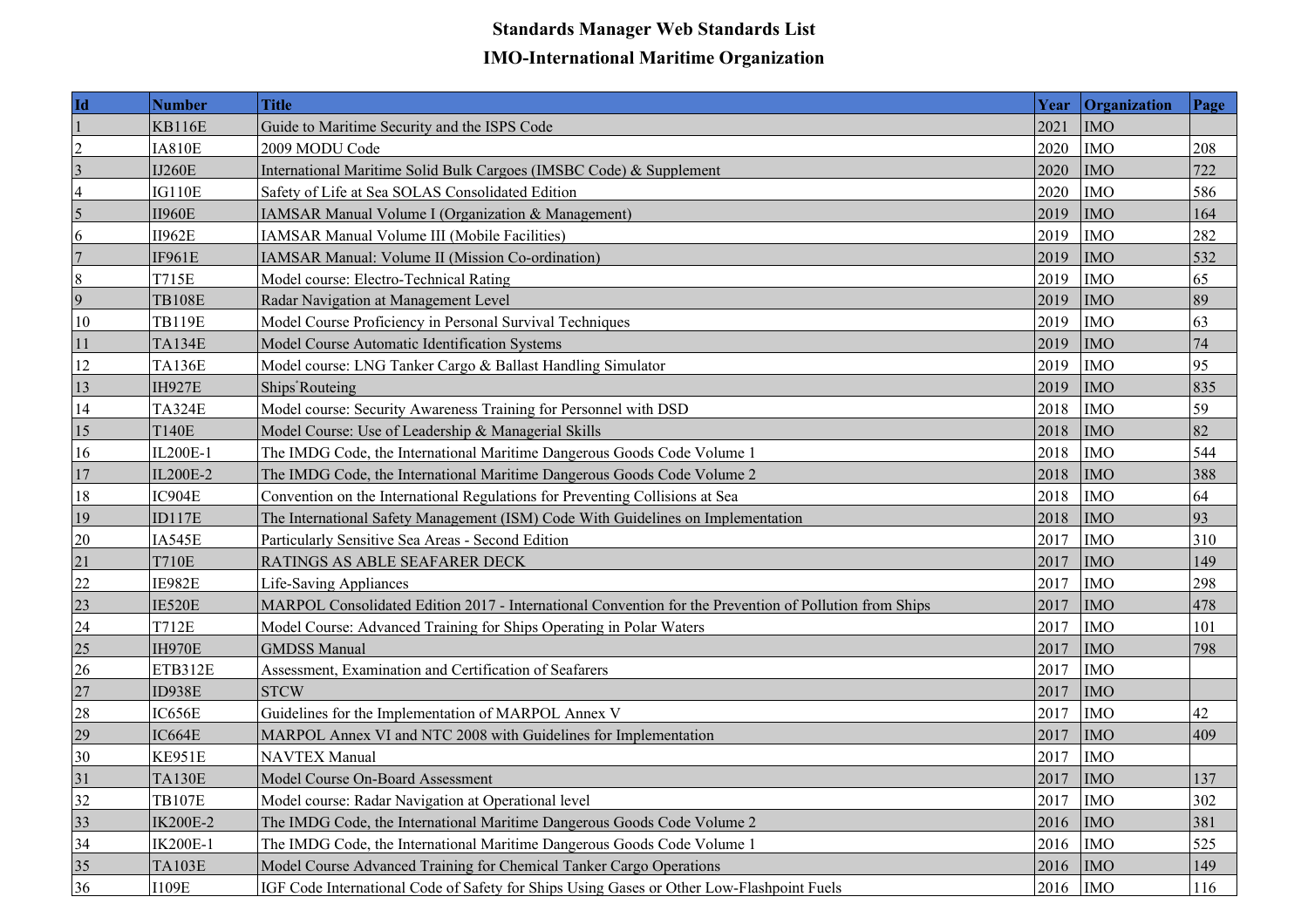| 37               | IA104E        | IGC Code: International Code for the Construction and Equipment of Ships Carrying Liquefied Gases in Bulk - Second<br>Edition                                                 | 2016      | <b>IMO</b> | 194 |
|------------------|---------------|-------------------------------------------------------------------------------------------------------------------------------------------------------------------------------|-----------|------------|-----|
| 38               | <b>IH260E</b> | International Maritime Solid Bulk Cargoes Code - Includes Supplement; Incorporating Amendment: 03/15                                                                          | 2016      | <b>IMO</b> | 610 |
| 39               | ID100E        | IBC Code - International Code for the Construction and Equipment of Ships Carrying Dangerous Chemicals in Bulk                                                                | 2016      | <b>IMO</b> | 283 |
| 40               | <b>IG970E</b> | <b>GMDSS Manual</b>                                                                                                                                                           | 2015      | <b>IMO</b> | 808 |
| 41               | <b>I637E</b>  | Manual on Chemical Pollution Section 3 û Legal and Administrative Aspects HNS Incidents                                                                                       | 2015      | <b>IMO</b> | 58  |
| 42               | IB155E        | FSS CODE International Code for Fire Safety Systems - Third Edition; Includes Corrigendum: 02/2017                                                                            | 2015      | <b>IMO</b> | 345 |
| 43               | T105E         | Model Course Advanced Training for Liquefied Gas Tanker Cargo Operations                                                                                                      | 2015      | <b>IMO</b> | 410 |
| 44               | IF927E        | Ships' Routeing                                                                                                                                                               | 2015      | <b>IMO</b> | 798 |
| 45               | <b>TC102E</b> | <b>Advanced Training for Oil Tanker Cargo Operations</b>                                                                                                                      | 2015      | <b>IMO</b> | 238 |
| 46               | <b>TB125E</b> | Model Course General Operator's Certificate for GMDSS                                                                                                                         | 2015      | <b>IMO</b> | 359 |
| 47               | <b>TB126E</b> | Model Course 1.26: Restricted Operator's Certificate for the Global Maritime Distress and Safety System                                                                       | 2015      | <b>IMO</b> | 224 |
| 48               | <b>TB317E</b> | Model Course 3.17: Maritime Englis                                                                                                                                            | 2015      | <b>IMO</b> | 351 |
| 49               | <b>IB910E</b> | Manual on Maritime Safety Information (MSI Manual)                                                                                                                            | 2015      | <b>IMO</b> | 93  |
| 50               | T139E         | Leadership and Teamwork                                                                                                                                                       | 2014      | <b>IMO</b> | 50  |
| $\vert 51 \vert$ | <b>T708E</b>  | Electro-Technical Engineer                                                                                                                                                    | 2014      | <b>IMO</b> | 136 |
| 52               | T405E         | <b>Energy Efficient Operation of Ships</b>                                                                                                                                    | 2014      | <b>IMO</b> |     |
| 53               | <b>TB701E</b> | Model Course: Master and Chief Mate                                                                                                                                           | 2014      | <b>IMO</b> | 439 |
| 54               | <b>TB702E</b> | Model Course: Chief Engineer Officer and Second Engineer Officer                                                                                                              | 2014      | <b>IMO</b> | 204 |
| 55               | <b>TB703E</b> | Model Course: Officer in Charge of a Navigational Watch                                                                                                                       | 2014      | <b>IMO</b> | 218 |
| 56               | <b>TB704E</b> | Model Course: Officer in Charge of an Engineering Watch                                                                                                                       | 2014      | <b>IMO</b> | 238 |
| 57               | <b>TC104E</b> | Basic training for Liquid Gas Tanker                                                                                                                                          | 2014      | <b>IMO</b> | 203 |
| 58               | <b>TB101E</b> | Basic Training for Oil & Chemical Tanker Cargo Operations                                                                                                                     | 2014      | <b>IMO</b> | 240 |
| 59               | <b>II210E</b> | International Maritime Dangerous Goods (IMDG) Code Supplement                                                                                                                 | 2014      | <b>IMO</b> | 57  |
| 60               | IC284E        | MO/ILO/UNECE Code of Practice for Packing of Cargo Transport Units (CTU Code)                                                                                                 | 2014      | <b>IMO</b> | 145 |
| 61               | <b>IA947E</b> | Pocket Guide to Recovery Techniques                                                                                                                                           | 2014      | <b>IMO</b> | 20  |
| 62               | <b>IF110E</b> | SOLAS: Consolidated text of the International Convention for the Safety of Life at Sea, 1974, and its Protocol of 1988:<br>articles, annexes and certificates - Sixth Edition | 2014      | <b>IMO</b> | 485 |
| 63               | <b>I817E</b>  | CODE ON NOISE LEVELS ON BOARD SHIPS                                                                                                                                           | 2014      | <b>IMO</b> | 63  |
| 64               | IB265E        | 2011 ESP Code                                                                                                                                                                 | 2013      | <b>IMO</b> | 304 |
| 65               | IB636E        | Marpol - How to do                                                                                                                                                            | 2013      | <b>IMO</b> | 199 |
| 66               | <b>IH960E</b> | IAMSAR Manual Volume I (Organization & Management)                                                                                                                            | 2013      | <b>IMO</b> | 132 |
| 67               | IH962E        | IAMSAR Manual Volume III (Mobile Facilities)                                                                                                                                  | $2013$ MO |            | 222 |
| 68               | IE961E        | IAMSAR Manual: Volume II (Mission Co-ordination)                                                                                                                              | 2013      | <b>IMO</b> | 468 |
| 69               | <b>I582E</b>  | Guideline for Oil Spill Response in Fast Currents                                                                                                                             | 2013      | <b>IMO</b> | 59  |
| 70               | IB664E SUPP   | MARPOL ANNEX VI AND NTC 2008 WITH GUIDELINES - Third Edition                                                                                                                  | 2013      | <b>IMO</b> |     |
| 71               | <b>IB650E</b> | Procedures for Port State Control 2011 - Second Edition                                                                                                                       | 2012      | <b>IMO</b> | 155 |
| 72               | IB946E        | A POCKET GUIDE FOR COLD WATER SURVIVAL - Fourth Edition                                                                                                                       | 2012      | <b>IMO</b> | 15  |
| 73               | IC844E        | FTP CODE INTERNATIONAL CODE FOR APPLICATION OF FIRE TEST PROCEDURES, 2010                                                                                                     | 2012      | <b>IMO</b> | 278 |
| 74               | IB282E        | INTERNATIONAL CONVENTION FOR SAFE CONTAINERS, 1972 CSC - Fifth Edition                                                                                                        | 2012      | <b>IMO</b> | 64  |
| 75               | <b>I662</b>   | GUIDELINES FOR THE CONTROL AND MANAGEMENT OF SHIPSÂ BIOFOULING TO MINIMIZE THE<br>TRANSFER OF INVASIVE AQUATIC SPECIES                                                        | 2012      | <b>IMO</b> | 39  |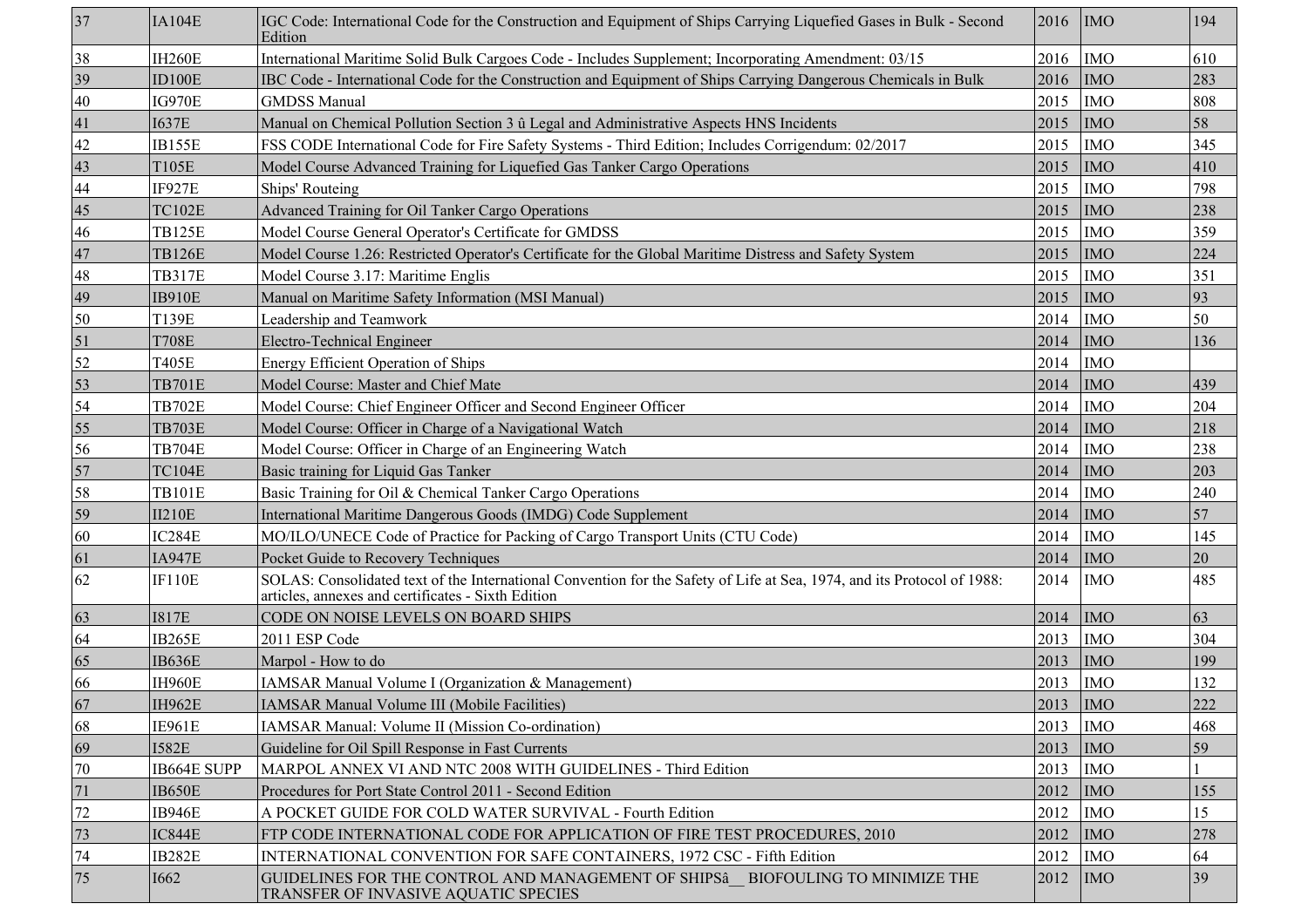| 76  | <b>IA116E</b>      | GUIDE TO MARITIME SECURITY AND THE ISPS CODE                                                                                                                                              | 2012        | <b>IMO</b> | 386             |
|-----|--------------------|-------------------------------------------------------------------------------------------------------------------------------------------------------------------------------------------|-------------|------------|-----------------|
| 77  | <b>IA275E</b>      | CODE OF SAFE PRACTICE FOR SHIPS CARRYING TIMBER DECK CARGOES 2011                                                                                                                         | 2012        | <b>IMO</b> | 105             |
| 78  | <b>I581E</b>       | GUIDANCE DOCUMENT ON THE IMPLEMENTATION OF AN INCIDENT MANAGEMENT SYSTEM (IMS)                                                                                                            | 2012        | <b>IMO</b> | 58              |
| 79  | <b>TA127E</b>      | OPERATIONAL USE OF ELECTRONIC CHART DISPLAY AND INFORMATION SYSTEMS (ECDIS)                                                                                                               | 2012        | <b>IMO</b> | 115             |
| 80  | ID951E             | Navtex Manual - Fifth Edition                                                                                                                                                             | 2012        | <b>IMO</b> | 60              |
| 81  | <b>IF260E</b>      | International maritime Solid Bulk Cargoes Code - Includes Supplement; Incorporating Amendment: 01/11                                                                                      | 2012        | <b>IMO</b> | 509             |
| 82  | <b>T326E</b>       | SECURITY TRAINING FOR SEAFARERS WITH DESIGNATED SECURITY DUTIES                                                                                                                           | 2012        | <b>IMO</b> | 67              |
| 83  | <b>T327E</b>       | SECURITY AWARENESS TRAINING FOR ALL SEAFARERS                                                                                                                                             | 2012        | <b>IMO</b> | $\overline{57}$ |
| 84  | <b>T610E</b>       | TRAIN THE SIMULATOR TRAINER AND ASSESSOR                                                                                                                                                  | 2012        | <b>IMO</b> | 149             |
| 85  | <b>TA319E</b>      | Model Course: ISPS Ship Security Officer                                                                                                                                                  | 2012        | <b>IMO</b> | 73              |
| 86  | <b>T323E</b>       | ACTIONS TO BE TAKEN TO PREVENT ACTS OF PIRACY AND ARMED ROBBERY                                                                                                                           | 2011        | <b>IMO</b> | 133             |
| 87  | T324E              | SECURITY AWARENESS TRAINING FOR PORT FACILITY PERSONNEL WITH SIGNATED SECURITY DUTIES                                                                                                     | 2011        | <b>IMO</b> | 67              |
| 88  | <b>T325E</b>       | SECURITY AWARENESS TRAINING FOR ALL PORT FACILITY PERSONNEL                                                                                                                               | 2011        | <b>IMO</b> | 57              |
| 89  | <b>T138E</b>       | MARINE ENVIRONMENTAL AWARENESS                                                                                                                                                            | 2011        | <b>IMO</b> | 67              |
| 90  | IC938E             | Standards of Training, Certification and Watchkeeping for Seafarers - INCLUDING 2010 MANILA AMENDMENTS                                                                                    | 2011        | <b>IMO</b> | 363             |
| 91  | ID520E             | MARPOL Consolidated Edition 2011 - International Convention for the Prevention of Pollution from Ships, 1973 - Fifth<br>Edition                                                           | 2011        | <b>IMO</b> | 459             |
| 92  | <b>ID978E</b>      | PERFORMANCE STANDARDS FOR SHIPBORNE RADIOCOMMUNICATIONS AND NAVIGATIONAL<br>EQUIPMENT - Sixth Edition; incorporating the 2008 Amendments, and all amendments, adopted up to December 2010 | 2011        | <b>IMO</b> | 729             |
| 93  | <b>TA320E</b>      | Company Security Officer                                                                                                                                                                  | 2011        | <b>IMO</b> | 75              |
| 94  | <b>TA321E</b>      | Port Facility Security Officer                                                                                                                                                            | 2011        | <b>IMO</b> | 73              |
| 95  | ET133E             | Safety of Fishing Operations (Support level)                                                                                                                                              | 2011        | <b>IMO</b> | 130             |
| 96  | <b>I176E</b>       | SOLAS AMENDMENTS 2010 and 2011                                                                                                                                                            | 2011        | <b>IMO</b> | 44              |
| 97  | <b>IA266E</b>      | BLU Code - Code of Practice for the Safe Loading and Unloading of Bulk Carriers including BLU Manual                                                                                      | 2011        | <b>IMO</b> | 115             |
| 98  | IA557E             | Manual on Oil Pollution Section I â Prevention - Second Edition                                                                                                                           | 2011        | <b>IMO</b> | 145             |
| 99  | IC350E             | CONVENTION ON FACILITATION OF INTERNATIONAL MARITIME TRAFFIC, 1965, AS AMENDED<br>INCLUDING THE EXPLANATORY MANUAL TO THE CONVENTION - Ninth Edition                                      | 2011        | <b>IMO</b> | 203             |
| 100 | <b>IB908E</b>      | International SafetyNET Manual - Third Edition                                                                                                                                            | 2011        | <b>IMO</b> | 80              |
| 101 | <b>IB292E ERTA</b> | Code of Safe Practice for Cargo Stowage and Securing - Third Edition                                                                                                                      | 2011        | <b>IMO</b> |                 |
| 102 | IB292E             | CODE OF SAFE PRACTICE FOR CARGO STOWAGE AND SECURING - Third Edition                                                                                                                      | 2011        | <b>IMO</b> | 152             |
| 103 | <b>IB586E</b>      | Guidelines for the Development of Shipboard Marine Pollution Emergency Plans - Third Edition                                                                                              | 2010        | <b>IMO</b> | 71              |
| 104 | <b>IB867E</b>      | Code on Alerts and Indicators, 2009                                                                                                                                                       | 2010        | <b>IMO</b> | 65              |
| 105 | IB001E             | Basic Documents Volume I - Sixth Edition                                                                                                                                                  | $2010$ MO   |            | 208             |
| 106 | <b>IB117E</b>      | International Safety Management CODE and guidelines on implementation of the ISM Code - Third Edition                                                                                     | 2010        | <b>IMO</b> | 81              |
| 107 | IA910M             | Joint IMO/IHO/WMO Manual on Maritime Safety Information                                                                                                                                   | 2010        | <b>IMO</b> | 229             |
| 108 | <b>I810E</b>       | CODE FOR THE CONSTRUCTION AND EQUIPMENT OF MOBILE OFFSHORE DRILLING UNITS, 2009                                                                                                           | 2010        | <b>IMO</b> | 209             |
| 109 | <b>I877M</b>       | Prevention of corrosion on board ships                                                                                                                                                    | 2010        | <b>IMO</b> | 249             |
| 110 | <b>I190E</b>       | GUIDELINES FOR SHIPS OPERATING IN POLAR WATERS                                                                                                                                            | 2010        | <b>IMO</b> | 49              |
| 111 | <b>I175E</b>       | SOLAS AMENDMENTS 2008 and 2009                                                                                                                                                            | 2010        | <b>IMO</b> | 87              |
| 112 | <b>I579E</b>       | Manual on oil spill risk evaluation and assessment of response preparedness                                                                                                               | 2010        | <b>IMO</b> | 57              |
| 113 | <b>I026E</b>       | RESOLUTIONS and other decisions of the 26th Assembly Resolutions 1011 a 1032 23 November a<br>4 December 2009                                                                             | 2010        | <b>IMO</b> | 360             |
| 114 | E190E              | Guidelines for Ships Operating in Polar Waters                                                                                                                                            | $2010$  IMO |            | 47              |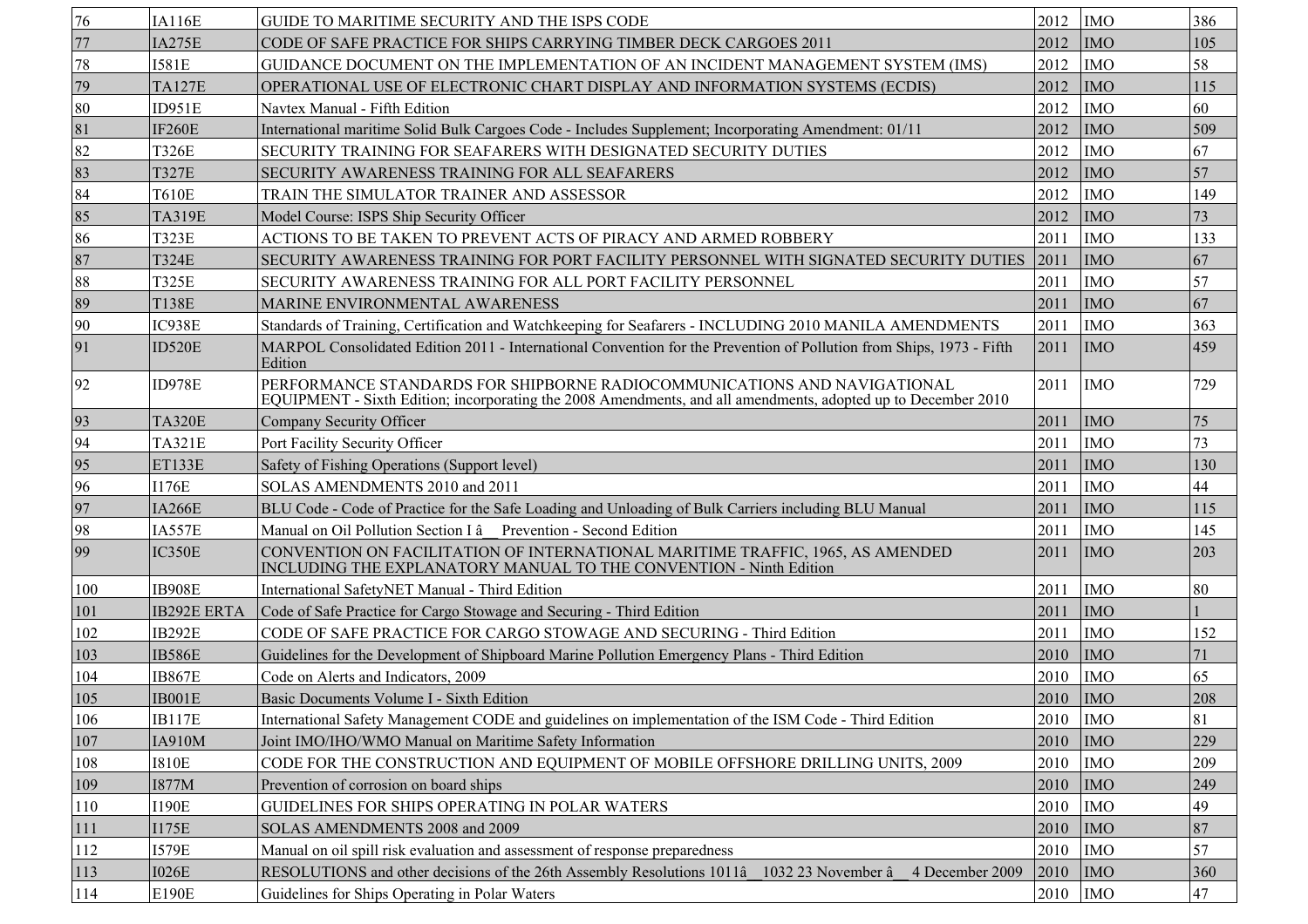| 115            | <b>EB117E</b> | ISM Code - International Marine Experts (IME)                                                                                                                      | 2010 | <b>IMO</b> | 81  |
|----------------|---------------|--------------------------------------------------------------------------------------------------------------------------------------------------------------------|------|------------|-----|
| <sup>116</sup> | <b>T322E</b>  | Model course 3.22 FLAG STATE IMPLEMENTATION                                                                                                                        | 2010 | <b>IMO</b> | 147 |
| 117            | ID982E        | Life-Saving Appliances including LSA Code 2010 Edition - Second Edition                                                                                            | 2010 | <b>IMO</b> | 290 |
| 118            | IE110E ERTA   | <b>NULL</b>                                                                                                                                                        | 2010 | <b>IMO</b> |     |
| 119            | ID961E        | INTERNATIONAL AERONAUTICAL AND MARITIME SEARCH AND RESCUE MANUAL VOLUME II MISSION<br>CO-ORDINATION - Fifth Edition; Incorporating Amendments through 2009         | 2010 | <b>IMO</b> | 437 |
| <sup>120</sup> | <b>IG960E</b> | INTERNATIONAL AERONAUTICAL AND MARITIME SEARCH AND RESCUE MANUAL - VOLUME I<br>ORGANIZATION AND MANAGEMENT - Eighth Edition; Incorporating Amendments through 2009 | 2010 | <b>IMO</b> | 123 |
| 121            | <b>IE110E</b> | <b>NULL</b>                                                                                                                                                        | 2009 | <b>IMO</b> | 433 |
| 122            | <b>I621E</b>  | BWM Convention & BWMS Code with Guidelines for Implementation                                                                                                      | 2009 | <b>IMO</b> | 253 |
| 123            | <b>TA317E</b> | <b>MARITIME ENGLISH - Second Edition</b>                                                                                                                           | 2009 | <b>IMO</b> | 217 |
| 124            | <b>IF260E</b> | International maritime Solid Bulk Cargoes Code - Includes Supplement                                                                                               | 2009 | <b>IMO</b> | 465 |
| 125            | IC772E        | Code for the Construction and Equipment of Ships Carrying Dangerous Chemicals in Bulk                                                                              | 2009 | <b>IMO</b> | 123 |
| 126            | <b>I580E</b>  | IMO/UNEP GUIDANCE MANUAL ON THE Assessment and Restoration of Environmental Damage following Marine<br>Oil Spills                                                  | 2009 | <b>IMO</b> | 105 |
| 127            | I538M         | London Convention and Protocol Guidance for the development of action lists and action levels for dredged material                                                 | 2009 | <b>IMO</b> | 189 |
| 128            | <b>IA572E</b> | MANUAL ON OIL POLLUTION SECTION V å ADMINISTRATIVE ASPECTS OF OIL POLLUTION RESPONSE -<br><b>Second Edition</b>                                                    | 2009 | <b>IMO</b> | 109 |
| 129            | <b>IB874E</b> | INTERNATIONAL CODE ON INTACT STABILITY, 2008 - Third Edition                                                                                                       | 2009 | <b>IMO</b> | 169 |
| 130            | IB664E        | REVISED MARPOL ANNEX VI REGULATIONS FOR THE PREVENTION OF AIR POLLUTION FROM SHIPS<br>AND NOx Technical Code 2008 - Third Edition                                  | 2009 | <b>IMO</b> | 349 |
| 131            | IC772E        | Code for the Construction and Equipment of Ships Carrying Dangerous Chemicals in Bulk - Ninth Edition                                                              | 2008 | <b>IMO</b> | 123 |
| 132            | <b>IA820E</b> | Code of Safety for SPECIAL PURPOSE SHIPS, 2008 (2008 SPS Code) - Second edition; Incorporating amendments<br>entered into force on 14 May 2010                     | 2008 | <b>IMO</b> | 31  |
| 133            | <b>IA185E</b> | 2000 HSC Code INTERNATIONAL CODE OF SAFETY FOR HIGH-SPEED CRAFT, 2000 2008 Edition                                                                                 | 2008 | <b>IMO</b> | 319 |
| 134            | <b>IA265E</b> | Guidelines on the Enhanced Programme of Inspections during Surveys of Bulk Carriers and Oil Tankers - SECOND<br><b>EDITION</b>                                     | 2008 | <b>IMO</b> | 373 |
| 135            | <b>I470E</b>  | The Nairobi International Convention on the Removal of Wrecks                                                                                                      | 2008 | <b>IMO</b> | 39  |
| 136            | <b>I267E</b>  | Manual on loading and unloading of solid bulk cargoes for terminal representatives                                                                                 | 2008 | <b>IMO</b> | 71  |
| 137            | <b>T705E</b>  | Skipper on a Fishing Vessel - First Edition                                                                                                                        | 2008 | <b>IMO</b> | 276 |
| 138            | <b>T706E</b>  | Officer in Charge of a Navigational Watch on a Fishing Vessel - First Edition                                                                                      | 2008 | <b>IMO</b> | 234 |
| 139            | <b>T707E</b>  | CHIEF ENGINEER OFFICER AND SECOND ENGINEER OFFICER ON A FISHING VESSEL - First Edition                                                                             | 2008 | <b>IMO</b> | 254 |
| 140            | <b>I128E</b>  | <b>Casualty Investigation Code</b>                                                                                                                                 | 2008 | <b>IMO</b> | 32  |
| 141            | <b>ET137E</b> | Chemical Tanker Cargo and Ballast Handling Simulator                                                                                                               | 2007 | <b>IMO</b> | 75  |
| 142            | <b>E545E</b>  | Particularly Sensitive Sea Areas (PSSA)                                                                                                                            | 2007 | <b>IMO</b> | 148 |
| 143            | T135E         | LIQUEFIED PETROLEUM GAS (LPG) TANKER CARGO AND BALLAST HANDLING SIMULATOR                                                                                          | 2007 | <b>IMO</b> | 144 |
| 144            | <b>T136E</b>  | LIQUEFIED NATURAL GAS (LNG) TANKER CARGO AND BALLAST HANDLING SIMULATOR                                                                                            | 2007 | <b>IMO</b> | 120 |
| 145            | T137E         | CHEMICAL TANKER CARGO AND BALLAST HANDLING SIMULATOR - First Edition                                                                                               | 2007 | <b>IMO</b> | 116 |
| 146            | <b>I289E</b>  | Guidelines for the Transport and Handling of Limited Amounts of Hazardous and Noxious Liquid Substances in Bulk on<br>Offshore Support Vessels                     | 2007 | <b>IMO</b> | 41  |
| 147            | <b>I545E</b>  | Particularly Sensitive Sea Areas                                                                                                                                   | 2007 | <b>IMO</b> | 149 |
| 148            | <b>I633E</b>  | Manual on Chemical Pollution Section 2 SEARCH AND RECOVERY OF PACKAGED GOODS LOST AT SEA                                                                           | 2007 | <b>IMO</b> | 52  |
| 149            | <b>I025E</b>  | RESOLUTIONS and other decisions of the 25th Assembly                                                                                                               | 2007 | <b>IMO</b> | 287 |
| 150            | <b>EA761E</b> | Voluntary Guidelines for the Design, Construction and Equipment of Small Fishing Vessels                                                                           | 2007 | <b>IMO</b> | 132 |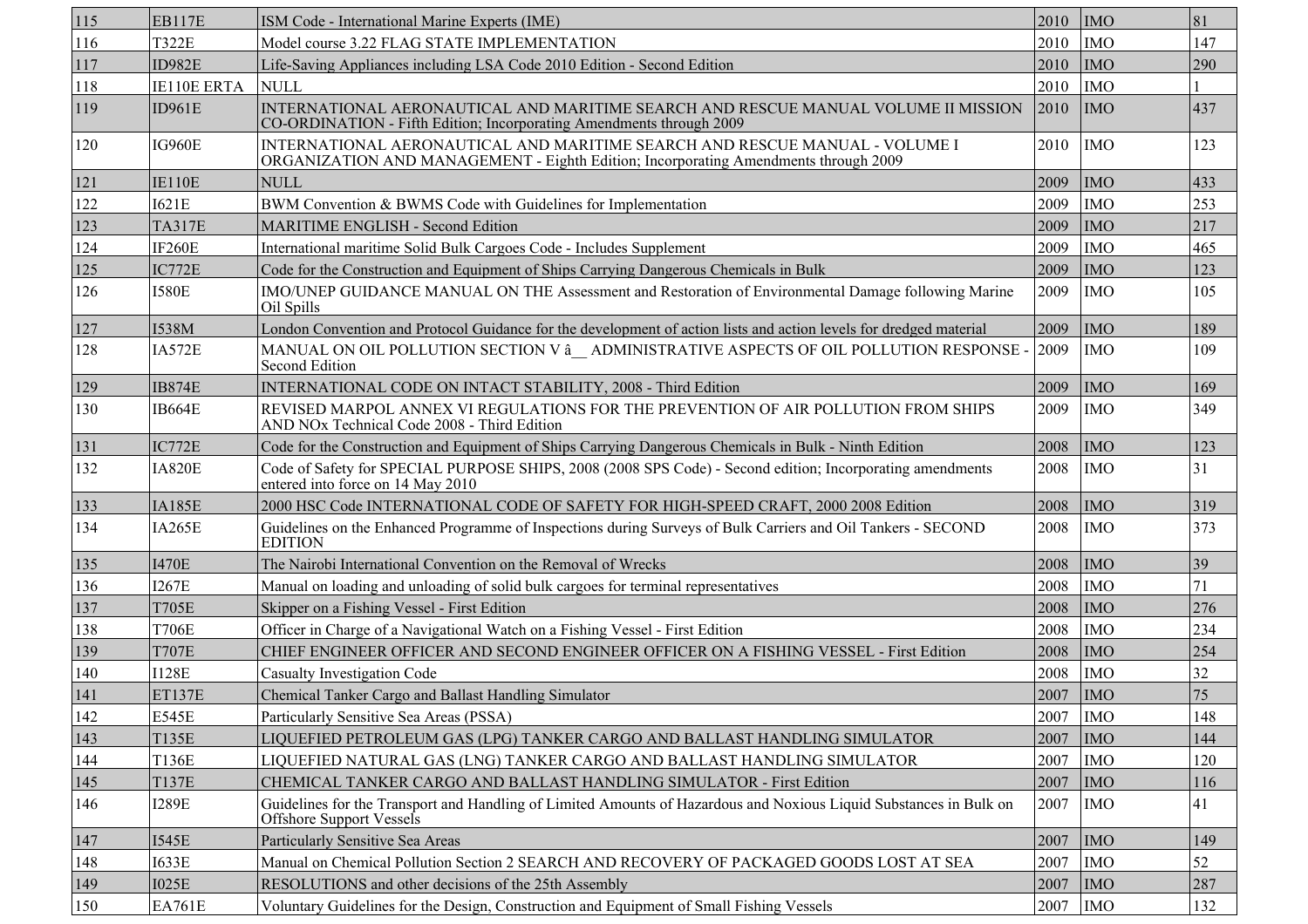| 151 | <b>EA633E</b>  | Manual on Chemical Pollution Section 2: Search and Recovery of Packaged Goods Lost at Sea - Electronic Edition                                                                                                                                                        | 2007      | <b>IMO</b> | 49  |
|-----|----------------|-----------------------------------------------------------------------------------------------------------------------------------------------------------------------------------------------------------------------------------------------------------------------|-----------|------------|-----|
| 152 | <b>E968E</b>   | <b>GUIDELINES ON FATIGUE - Electronic edition</b>                                                                                                                                                                                                                     | 2007      | <b>IMO</b> | 110 |
| 153 | IA155E         | FSS Code International Code for Fire Safety Systems - Resolution MSC.98(73); Second Edition                                                                                                                                                                           | 2007      | <b>IMO</b> | 383 |
| 154 | <b>IA444E</b>  | Limitation of Liability for Maritime Claims - Second Edition                                                                                                                                                                                                          | 2007      | <b>IMO</b> | 39  |
| 155 | <b>I947E</b>   | A pocket guide to Recovery Techniques                                                                                                                                                                                                                                 | 2007      | <b>IMO</b> | 22  |
| 156 | <b>IB290E</b>  | SAFE TRANSPORT OF DANGEROUS CARGOES AND RELATED ACTIVITIES IN PORT AREAS                                                                                                                                                                                              | 2007      | <b>IMO</b> | 137 |
| 157 | <b>IA807E</b>  | Guidelines for the Design and Construction of Offshore Supply Vessels 2006                                                                                                                                                                                            | 2007      | <b>IMO</b> | 17  |
| 158 | <b>IA811E</b>  | Code for the Construction and Equipment of Mobile Offshore Drilling Units - Consolidated Edition: 2001; Electronic<br>Edition 2007                                                                                                                                    | 2007      | <b>IMO</b> | 141 |
| 159 | IC100E         | INTERNATIONAL CODE FOR THE CONSTRUCTION AND EQUIPMENT OF SHIPS CARRYING DANGEROUS<br>CHEMICALS IN BULK with Standards and Guidelines relevant to the Code                                                                                                             | 2007      | <b>IMO</b> | 268 |
| 160 | <b>IB981E</b>  | Symbols related to Life-Saving Appliances and Arrangements                                                                                                                                                                                                            | 2006      | <b>IMO</b> |     |
| 161 | IB955E         | SAR CONVENTION INTERNATIONAL CONVENTION ON MARITIME SEARCH AND RESCUE, 1979                                                                                                                                                                                           | 2006      | <b>IMO</b> | 32  |
| 162 | IA646E         | POLLUTION PREVENTION EQUIPMENT UNDER MARPOL - Second Edition                                                                                                                                                                                                          | 2006      | <b>IMO</b> | 152 |
| 163 | IA656E         | Guidelines for the Implementation of Annex V of MARPOL                                                                                                                                                                                                                | 2006      | <b>IMO</b> | 61  |
| 164 | <b>IA-847E</b> | GRAPHICAL SYMBOLS FOR FIRE CONTROL PLANS                                                                                                                                                                                                                              | 2006      | <b>IMO</b> | 8   |
| 165 | <b>EA462E</b>  | SUA Convention International Conference on the Suppression of Unlawful Acts against the Safety of Maritime Navigation<br>(Rome 1988) - Electronic Edition                                                                                                             | 2006      | <b>IMO</b> | 94  |
| 166 | E531E          | Guidelines on the Convention on the Prevention of Marine Pollution by Dumping of Wastes and Other Matter, 1972                                                                                                                                                        | 2006      | <b>IMO</b> | 183 |
| 167 | <b>E685E</b>   | IMO GUIDELINES ON SHIPRECYCLING                                                                                                                                                                                                                                       | 2006      | <b>IMO</b> | 64  |
| 168 | <b>E024E</b>   | Resolutions and other decisions of the 24th Assembly 21 November $\hat{a}$ 2 December 2005 Resolutions 966 $\hat{a}$<br>988                                                                                                                                           | 2006      | <b>IMO</b> | 187 |
| 169 | E172E          | SOLAS AMENDMENTS 2003, 2004 and 2005                                                                                                                                                                                                                                  | 2006      | <b>IMO</b> | 133 |
| 170 | <b>EA749E</b>  | Code of Safety for Fishermen and Fishing Vessels 2005 Part A Safety and Health Practice - Second Edition                                                                                                                                                              | 2006      | <b>IMO</b> | 258 |
| 171 | <b>EA755E</b>  | Code of Safety for Fishermen and Fishing Vessels 2005 Part B Safety and Health Requirements for the Construction and<br>Equipment of Fishing Vessels - 2nd Edition                                                                                                    | 2006      | <b>IMO</b> | 206 |
| 172 | <b>I173E</b>   | SOLAS 2006 AMENDMENTS                                                                                                                                                                                                                                                 | 2006      | <b>IMO</b> | 96  |
| 173 | <b>T134E</b>   | AUTOMATIC IDENTIFICATION SYSTEMS                                                                                                                                                                                                                                      | 2006      | <b>IMO</b> | 107 |
| 174 | <b>TB102E</b>  | Specialized Training for Oil Tankers                                                                                                                                                                                                                                  | 2006      | <b>IMO</b> | 284 |
| 175 | <b>TB104E</b>  | Specialized Training for Chemical Tankers                                                                                                                                                                                                                             | 2006      | <b>IMO</b> | 305 |
| 176 | <b>ET134E</b>  | Automatic Identification Systems (AIS)                                                                                                                                                                                                                                | 2006      | <b>IMO</b> | 111 |
| 177 | <b>IA994E</b>  | International Code of Signals                                                                                                                                                                                                                                         | 2005      | <b>IMO</b> | 207 |
| 178 | T132E          | OPERATIONAL USE OF INTEGRATED BRIDGE SYSTEMS INCLUDING INTEGRATED NAVIGATION<br><b>SYSTEMS</b>                                                                                                                                                                        | 2005      | <b>IMO</b> | 122 |
| 179 | T133E          | Safety of Fishing Operations (Support Level)                                                                                                                                                                                                                          | $2005$ MO |            | 124 |
| 180 | <b>I525E</b>   | <b>NULL</b>                                                                                                                                                                                                                                                           | 2005      | <b>IMO</b> | 102 |
| 181 | <b>I530E</b>   | <b>CAS Condition Assessment Scheme</b>                                                                                                                                                                                                                                | 2005      | <b>IMO</b> | 59  |
| 182 | <b>E537E</b>   | Guidelines for the sampling and analysis of dredged material intended for disposal at sea                                                                                                                                                                             | 2005      | <b>IMO</b> | 71  |
| 183 | <b>E987E</b>   | IMO STANDARD MARINE COMMUNICATION PHRASES                                                                                                                                                                                                                             | 2005      | <b>IMO</b> | 122 |
| 184 | <b>IA680E</b>  | Anti-Fouling Systems International Convention on the Control of Harmful Anti-Fouling Systems on Ships, 2001 (AFS<br>2001) and Guidelines for survey and certification of anti-fouling systems on ships (resolution MEPC.102(48)), Guidelines<br>for brief sampling of | 2005      | <b>IMO</b> | 75  |
| 185 | IA569E         | MANUAL ON OIL POLLUTION SECTION IV . COMBATING OIL SPILLS - Second Edition                                                                                                                                                                                            | 2005      | <b>IMO</b> | 220 |
| 186 | <b>IB977E</b>  | <b>NULL</b>                                                                                                                                                                                                                                                           | 2005      | <b>IMO</b> | 185 |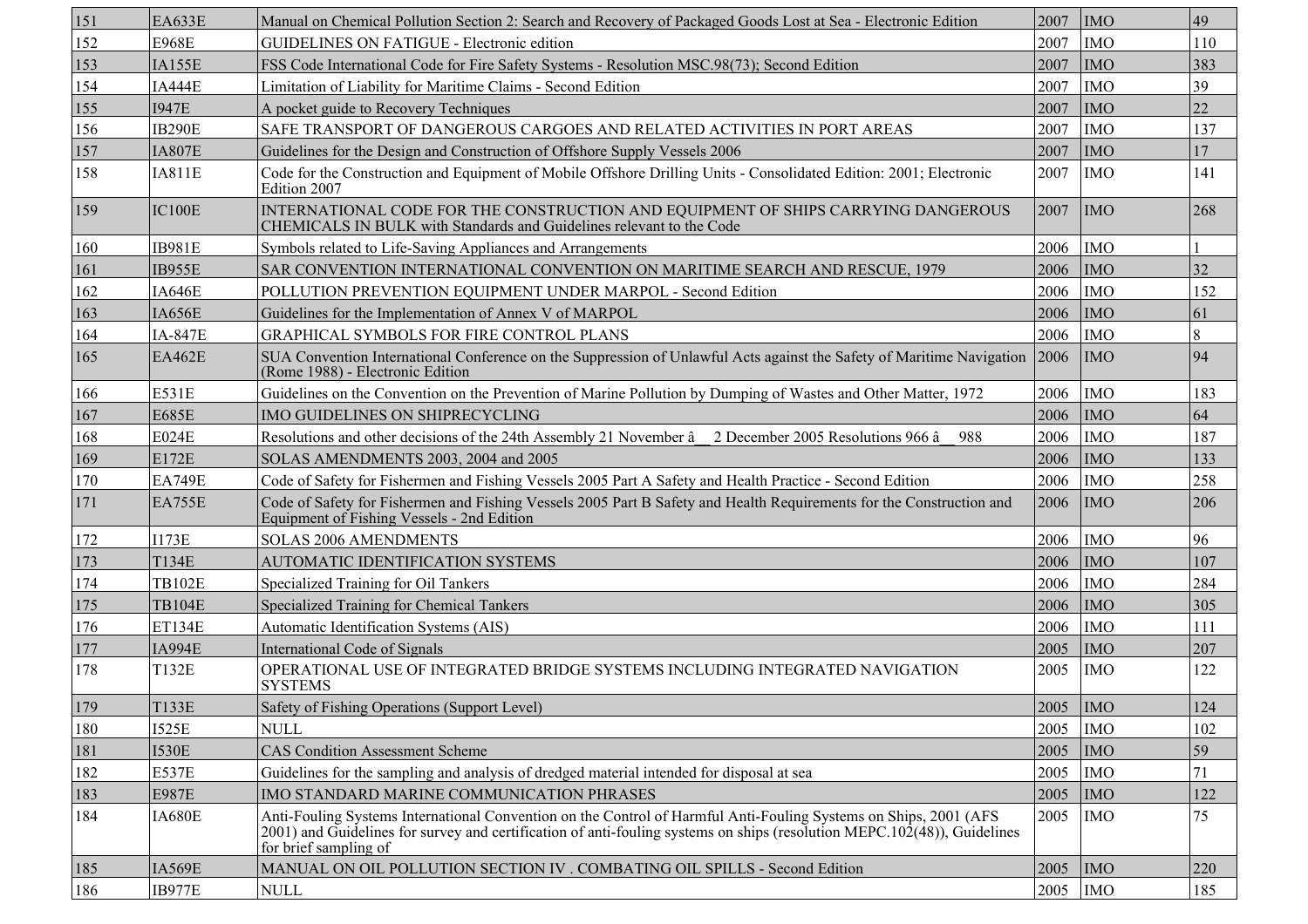| 187 | <b>IB701E</b>                          | Load Lines - Third Edition                                                                                                                         | 2005 | <b>IMO</b> | 256    |
|-----|----------------------------------------|----------------------------------------------------------------------------------------------------------------------------------------------------|------|------------|--------|
| 188 | IB904E                                 | Convention on the International Regulations for Preventing Collisions at Sea, 1972 - Electronic edition: 2005                                      | 2005 | <b>IMO</b> | 45     |
| 189 | <b>I665E</b>                           | <b>Bunkers Sampling Guidelines</b>                                                                                                                 | 2005 | <b>IMO</b> |        |
| 190 | I620M                                  | <b>Ballast Water Management Convention</b>                                                                                                         | 2005 | <b>IMO</b> | 156    |
| 191 | IC921E                                 | <b>NULL</b>                                                                                                                                        | 2004 | <b>IMO</b> | 257    |
| 192 | <b>IB126E</b>                          | Index of IMO Resolutions - Fourth Edition                                                                                                          | 2004 | <b>IMO</b> | 104    |
| 193 | <b>E584E</b>                           | Bioremediation in Marine Oil Spills                                                                                                                | 2004 | <b>IMO</b> | 54     |
| 194 | <b>E473E</b>                           | Civil Liability for Oil Pollution Damage 1996                                                                                                      | 2004 | <b>IMO</b> | 111    |
| 195 | <b>I023E</b>                           | Resolutions and other decisions of the 23rd Assembly                                                                                               | 2004 | <b>IMO</b> | 274    |
| 196 | <b>I584E</b>                           | Bioremediation in Marine Oil Spills                                                                                                                | 2004 | <b>IMO</b> | 55     |
| 197 | I490M                                  | International Concention on Civil Liability for Bunker Oil Pollution Damage, 2001                                                                  | 2004 | <b>IMO</b> | 81     |
| 198 | <b>I298E</b>                           | Guidelines for the Prepartion of the Cargo Securing Manual                                                                                         | 2004 | <b>IMO</b> | 13     |
| 199 | <b>TA125E</b>                          | General Operator <sup>j</sup> s Certificate for the Global Maritime Distress and Safety System                                                     | 2004 | <b>IMO</b> | 378    |
| 200 | <b>TA126E</b>                          | RESTRICTED OPERATOR <sup>I</sup> S CERTIFICATE FOR THE GLOBAL MARITIME DISTRESS AND SAFETY SYSTEM - 2004<br>Course + Compendium                    |      | <b>IMO</b> | 269    |
| 201 | <b>TA303E</b><br><b>COMPENDIU</b><br>M | Survey of Machinery Installations - Compendium                                                                                                     | 2004 | <b>IMO</b> | 296    |
| 202 | <b>TA303E</b>                          | Survey of Machinery Installations                                                                                                                  | 2004 | <b>IMO</b> | 426    |
| 203 | <b>TA304E</b>                          | SURVEY OF ELECTRICAL INSTALLATIONS                                                                                                                 | 2004 | <b>IMO</b> | 222    |
| 204 | <b>TA305E</b>                          | SURVEY OF FIRE APPLIANCES AND PROVISIONS - Course + Compendium                                                                                     | 2004 | <b>IMO</b> | 494    |
| 205 | <b>TA306E</b>                          | SURVEY OF LIFE-SAVING APPLIANCES AND ARRANGEMENTS - Course + Compendium                                                                            | 2004 | <b>IMO</b> | 246    |
| 206 | TA307CE(1)                             | HULL AND STRUCTURAL SURVEYS - Compendium - Volume 1 Parts A, C, D, E                                                                               | 2004 | <b>IMO</b> | 468    |
| 207 | TA307CE(2)                             | HULL AND STRUCTURAL SURVEYS - Compendium - Volume 2 Part B                                                                                         | 2004 | <b>IMO</b> | 558    |
| 208 | <b>TA307E</b>                          | Hull and Structural Surveys                                                                                                                        | 2004 | <b>IMO</b> | 283    |
| 209 | <b>TA308E</b>                          | SURVEY OF NAVIGATIONAL AIDS AND EQUIPMENT - Course + Compendium                                                                                    | 2004 | <b>IMO</b> | 180    |
| 210 | <b>TA110E</b>                          | Dangerous, Hazardous and Harmful Cargoes                                                                                                           | 2003 | <b>IMO</b> | 210    |
| 211 | <b>TA313E</b>                          | MARITIME SEARCH AND RESCUE ADMINISTRATION                                                                                                          | 2003 | <b>IMO</b> | 219    |
| 212 | IB904E                                 | Convention on the International Regulations for Preventing Collisions at Sea                                                                       | 2003 | <b>IMO</b> | 48     |
| 213 | FORM IC222E                            | Multimodal Dangerous Goods Form                                                                                                                    | 2003 | <b>IMO</b> |        |
| 214 | <b>E948E</b>                           | FAO/ILO/IMO Document for Guidance on Training and Certification of Fishing Vessel Personnel - Second Edition                                       | 2003 | <b>IMO</b> | 314    |
| 215 | IA965E                                 | IAMSAR MANUAL: INTERNATIONAL AERONAUTICAL AND MARITIME SEARCH AND RESCUE MANUAL<br>Volume I ORGANIZATION AND MANAGEMENT - Includes Amendments 2003 | 2003 | <b>IMO</b> | 23     |
| 216 | IA532E                                 | London Convention 1972 - 1996 Protocol                                                                                                             | 2003 | IMO        | 44     |
| 217 | IA007E VOL 2                           | <b>Basic Documents Volume Two</b>                                                                                                                  | 2003 | <b>IMO</b> | 89     |
| 218 | IA436E                                 | Passengers and their Luggage - Second Edition                                                                                                      | 2003 | <b>IMO</b> | 56     |
| 219 | K116E                                  | <b>ISPS Code</b>                                                                                                                                   | 2003 | <b>IMO</b> | 131    |
| 220 | IA636E                                 | MARPOL - How to do it                                                                                                                              | 2002 | <b>IMO</b> | 166    |
| 221 | 222E                                   | MULTIMODAL DANGEROUS GOODS FORM                                                                                                                    | 2002 | <b>IMO</b> |        |
| 222 | <b>I022E</b>                           | Resolutions and other decisions of the 22nd Assembly - Includes Errata                                                                             | 2002 | <b>IMO</b> | 262    |
| 223 | <b>I590E</b>                           | IMO/FAO GUIDANCE ON MANAGING SEAFOOD SAFETY DURING AND AFTER OIL SPILLS                                                                            | 2002 | <b>IMO</b> | $27\,$ |
| 224 | <b>I556E</b>                           | Protocol on Preparedness, Response and Co-operation to Pollution Incidents by Hazardous and Noxious Substances, 2000                               | 2002 | <b>IMO</b> | 32     |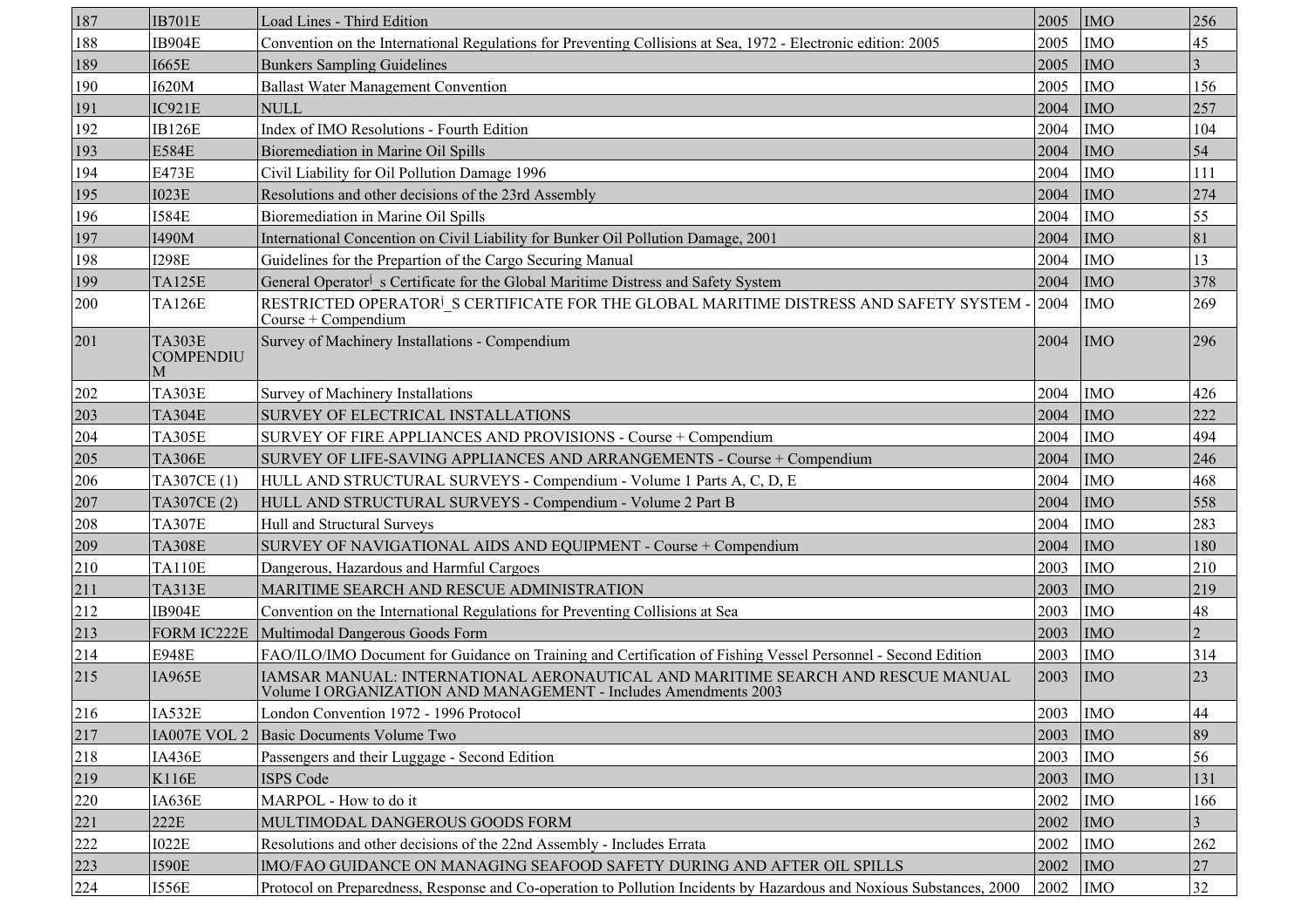| 225 | ETA206E                            | Model Course: Oil Tanker Cargo & Ballast Handling                                                                                     | 2002       | <b>IMO</b> | 67  |
|-----|------------------------------------|---------------------------------------------------------------------------------------------------------------------------------------|------------|------------|-----|
| 226 | <b>TA206E</b>                      | Oil Tanker Cargo and Ballast Handling Simultor                                                                                        | 2002       | <b>IMO</b> | 84  |
| 227 | <b>TA207E</b>                      | Engine-Room Simulator                                                                                                                 | 2002       | <b>IMO</b> | 104 |
| 228 | <b>TA122E</b>                      | Ship Simulator and Bridge Teamwork                                                                                                    | 2002       | <b>IMO</b> | 57  |
| 229 | <b>T131E</b>                       | SECOND-CLASS RADIOELECTRONIC CERTIFICATE FOR GLOBAL MARITIME DISTRESS AND SAFETY<br>SYSTEM RADIO PERSONNEL COURSE AND COMPENDIUM      | 2002       | <b>IMO</b> | 350 |
| 230 | T203E                              | Advanced Training in Firefighting - 2000 Edition; Course + Compendium                                                                 | 2001       | <b>IMO</b> | 362 |
| 231 | <b>T318CE</b>                      | SAFE PACKING OF CARGO TRANSPORT UNITS (CTUs) WORKING BOOK WITH QUICK LASHING GUIDES<br>FOR TRANSPORT ON ROAD AND IN SEA AREAS A,B & C | 2001       | <b>IMO</b> | 132 |
| 232 | T-318E                             | SAFE PACKING OF CARGO TRANSPORT UNITS (CTUs) COURSE                                                                                   | 2001       | <b>IMO</b> | 163 |
| 233 | <b>T130E</b>                       | ON-BOARD ASSESSMENT                                                                                                                   | 2001       | <b>IMO</b> | 130 |
| 234 | <b>IMO-360E</b>                    | IMO Compendium on Facilitation and Electronic Business                                                                                | 2001       | <b>IMO</b> | 56  |
| 235 | <b>TA609E</b>                      | TRAINING COURSE FOR INSTRUCTORS                                                                                                       | 2001       | <b>IMO</b> | 104 |
| 236 | <b>TA113E</b>                      | Elementary First Aid - 2000 Edition; Course + Compendium                                                                              | 2001       | <b>IMO</b> | 110 |
| 237 | <b>TA114E</b>                      | Medical First Aid - 2000 Edition; Course + Compendium                                                                                 | 2001       | <b>IMO</b> | 184 |
| 238 | <b>TA309E</b>                      | PORT STATE CONTROL                                                                                                                    | 2001       | <b>IMO</b> | 272 |
| 239 | <b>TA311E</b><br><b>INSTRUCTOR</b> | MARINE ACCIDENT AND INCIDENT INVESTIGATION INSTRUCTOR MANUAL                                                                          | 2000       | <b>IMO</b> | 104 |
| 240 | <b>TA311E</b><br><b>TRAINING</b>   | MARINE ACCIDENT AND INCIDENT INVESTIGATION INSTRUCTOR MANUAL                                                                          | 2000       | <b>IMO</b> | 206 |
| 241 | <b>TA121E</b>                      | PERSONAL SAFETY AND SOCIAL RESPONSIBILITIES                                                                                           | 2000       | <b>IMO</b> | 70  |
| 242 | <b>TA101E</b>                      | <b>Tanker Familiarization</b>                                                                                                         | 2000       | <b>IMO</b> | 218 |
| 243 | <b>TA123E</b>                      | PROFICIENCY IN SURVIVAL CRAFT AND RESCUE BOATS OTHER THAN FAST RESCUE BOATS                                                           | 2000       | <b>IMO</b> | 76  |
| 244 | 288E                               | OSV Code Code of Safe Practice for the Carriage of Cargoes and Persons by Offshore Supply Vessels                                     | 2000       | <b>IMO</b> | 21  |
| 245 | <b>IMO-288E</b>                    | OSV Code Code of Safe Practice for the Carriage of Cargoes and Persons by Offshore Supply Vessels                                     | 2000       | <b>IMO</b> | 21  |
| 246 | $IMO-021E$                         | Resolutions of the 21st Assembly and other Decisions                                                                                  | 2000       | <b>IMO</b> | 200 |
| 247 | T119E                              | Proficiency in Personal Survival Techniques                                                                                           | 2000       | <b>IMO</b> | 51  |
| 248 | <b>T120E</b>                       | FIRE PREVENTION AND FIRE FIGHTING                                                                                                     | 2000       | <b>IMO</b> | 62  |
| 249 | <b>T124E</b>                       | PROFICIENCY IN FAST RESCUE BOATS                                                                                                      | 2000       | <b>IMO</b> | 68  |
| 250 | T128E                              | CROWD MANAGEMENT, PASSENGER SAFETY AND SAFETY TRAINING FOR PERSONNEL PROVIDING<br>DIRECT SERVICES TO PASSENGERS IN PASSENGER SPACES   | 2000       | <b>IMO</b> | 119 |
| 251 | T-129E                             | PROFICIENCY IN CRISIS MANAGEMENT AND HUMAN BEHAVIOUR TRAINING INCLUDING PASSENGER<br>SAFETY, CARGO SAFETY AND HULL INTEGRITY TRAINING | 2000       | <b>IMO</b> | 143 |
| 252 | <b>IMO-617E</b>                    | CRUDE OIL WASHING SYSTEMS - Fourth Edition                                                                                            | 2000   IMO |            | 96  |
| 253 | <b>T312E VOL 1</b>                 | ASSESSMENT, EXAMINATION AND CERTIFICATION OF SEAFARERS VOLUME 1                                                                       | 2000       | <b>IMO</b> | 206 |
| 254 | <b>T312E VOL 2</b>                 | ASSESSMENT, EXAMINATION AND CERTIFICATION OF SEAFARERS VOLUME 2: COURSE COMPENDIUM                                                    | 2000       | <b>IMO</b> | 354 |
| 255 | 598E                               | Guidelines for Ensuring the Adequacy of PQRT WASTE RECEPTION FACILITIES                                                               | 2000       | <b>IMO</b> | 40  |
| 256 | <b>T127E</b>                       | Model Course 1.27: The Operational Use of Electronic Chart Display and Information Systems (ECDIS)                                    | 2000       | <b>IMO</b> | 86  |
| 257 | <b>TA115E</b>                      | Medical Care                                                                                                                          | 2000       | <b>IMO</b> |     |
| 258 | <b>TA120E</b>                      | Fire Prevention and Fire Fighting                                                                                                     | 2000       | <b>IMO</b> |     |
| 259 | <b>TB107E</b>                      | Model course: Radar Navigation at Operational level                                                                                   | 1999       | <b>IMO</b> | 75  |
| 260 | IA630E                             | Manual on Chemical Pollution Section 1 PROBLEM ASSESSMENT AND RESPONSE ARRANGEMENTS - Second<br>Edition                               | 1999       | <b>IMO</b> | 115 |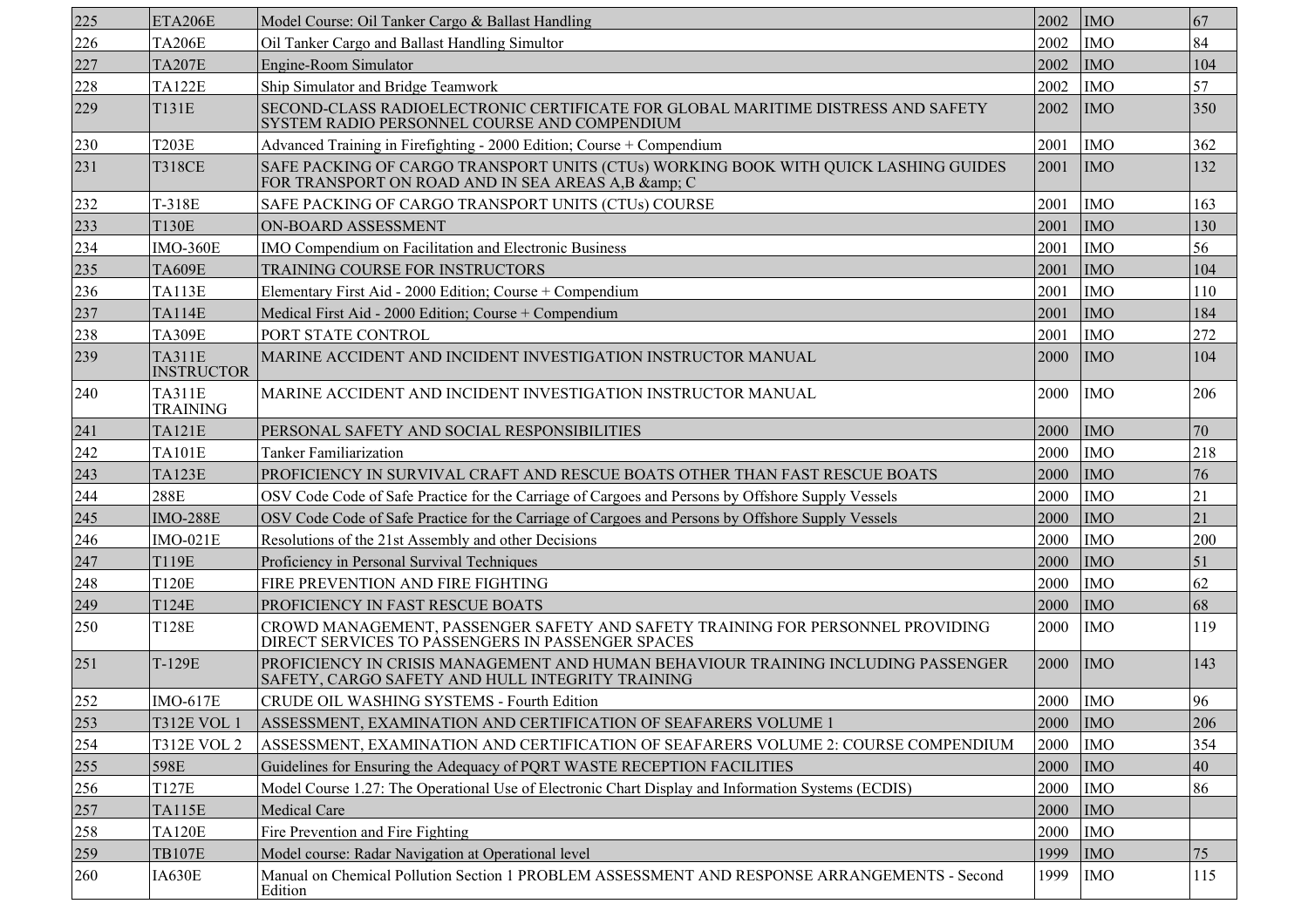| 261 | <b>IA516E</b>   | Provisions concerning the REPORTING OF INCIDENTS INVOLVING HARMFUL SUBSTANCES under MARPOL<br>73/78 - Third Edition                                                                                                                                                        | 1999 | <b>IMO</b> | 23  |
|-----|-----------------|----------------------------------------------------------------------------------------------------------------------------------------------------------------------------------------------------------------------------------------------------------------------------|------|------------|-----|
| 262 | <b>I973E</b>    | Seafarersâ Hours of Work and Hours of Rest IMO/ILO Guidelines for the Development of Tables of Seafarersâ<br>Shipboard Working Arrangements and Formats of Records of Seafarersâ Hours of Work or Hours of Rest                                                            | 1999 | <b>IMO</b> | 24  |
| 263 | T701E           | <b>MASTER AND CHIEF MATE</b>                                                                                                                                                                                                                                               | 1999 | <b>IMO</b> | 341 |
| 264 | <b>T703E</b>    | OFFICER IN CHARGE OF A NAVIGATIONAL WATCH                                                                                                                                                                                                                                  | 1999 | <b>IMO</b> | 256 |
| 265 | <b>T704E</b>    | OFFICER IN CHARGE OF AN ENGINEERING WATCH                                                                                                                                                                                                                                  | 1999 | <b>IMO</b> | 290 |
| 266 | <b>IMO-597E</b> | Comprehensive Manual on Port Reception Facilities - Second Edition                                                                                                                                                                                                         | 1999 | <b>IMO</b> | 274 |
| 267 | <b>T106E</b>    | SPECIALIZED TRAINING FOR LIQUEFIED GAS TANKERS                                                                                                                                                                                                                             | 1999 | <b>IMO</b> | 230 |
| 268 | <b>IMO-160E</b> | SOLAS International Convention for the Safety of Life at Sea, 1974 Resolutions of the 1997 SOLAS Conference relating<br>to bulk carrier safety                                                                                                                             | 1999 | <b>IMO</b> | 69  |
| 269 | <b>TA702E</b>   | Chief Engineer Officer and Second Engineer Officer                                                                                                                                                                                                                         | 1999 | <b>IMO</b> | 364 |
| 270 | <b>TA107E</b>   | Radar Navigation, Radar Plotting and use of ARPA                                                                                                                                                                                                                           | 1999 | <b>IMO</b> | 78  |
| 271 | <b>TA108E</b>   | RADAR, ARPA, BRIDGE TEAMWORK AND SEARCH AND RESCUE - Radar Navigation at Management Level                                                                                                                                                                                  | 1999 | <b>IMO</b> | 54  |
| 272 | <b>IA578E</b>   | Section VI MANUAL ON OIL POLLUTION: IMO GUIDELINES FOR SAMPLING AND IDENTIFICATION OF OIL<br><b>SPILLS</b> - First Edition                                                                                                                                                 | 1998 | <b>IMO</b> | 44  |
| 273 | <b>I020E</b>    | Twentieth Assembly Resolutions and other Decisions. Resolutions 839-873                                                                                                                                                                                                    | 1998 | <b>IMO</b> | 310 |
| 274 | <b>I661E</b>    | GUIDELINES FOR THE CONTROL AND MANAGEMENT OF SHIPSÂ BALLAST WATER TO MINIMIZE THE<br>TRANSFER OF HARMFUL AQUATIC ORGANISMS AND PATHOGENS                                                                                                                                   | 1998 | <b>IMO</b> | 22  |
| 275 | 649E            | FIELD GUIDE FOR OIL SPILL RESPONSE IN TROPICAL WATERS                                                                                                                                                                                                                      | 1997 | <b>IMO</b> | 59  |
| 276 | <b>808E</b>     | Code of Safety for Diving Systems 1995                                                                                                                                                                                                                                     | 1997 | <b>IMO</b> | 29  |
| 277 | 479E            | HNS Convention - International Convention on Liability and Compnesation for Damage in Connenction with the Carriage<br>of Hazardous and Noxious Substances by Sea, 1996 - including the Final Act of the International Conference on Hazardous<br>and Noxious Substan      | 1997 | <b>IMO</b> | 62  |
| 278 | <b>I649E</b>    | Field Guide For Oil Response in Tropical Waters                                                                                                                                                                                                                            | 1997 | <b>IMO</b> | 62  |
| 279 | <b>IMO-566E</b> | Section III MANUAL ON OIL POLLUTION SALVAGE - Second edition                                                                                                                                                                                                               | 1997 | <b>IMO</b> | 50  |
| 280 | <b>IMO-284E</b> | <b>NULL</b>                                                                                                                                                                                                                                                                | 1997 | <b>IMO</b> | 74  |
| 281 | <b>IMO-653E</b> | GUIDELINES FOR THE PROVISIONAL ASSESSMENT OF LIQUIDS TRANSPORTED IN BULK                                                                                                                                                                                                   | 1997 | <b>IMO</b> | 46  |
| 282 | <b>IMO-267E</b> | RECOMMENDATIONS ON THE SAFE USE OF PESTICIDES IN SHIPS - Fourth Edition                                                                                                                                                                                                    | 1996 | <b>IMO</b> | 36  |
| 283 | <b>I194E</b>    | Resolutions and other decisions of the 19nd Assembly                                                                                                                                                                                                                       | 1996 | <b>IMO</b> | 380 |
| 284 | <b>I915E</b>    | STCW-F International Convention on Standards of Training, Certification and Watchkeeping for Fishing Vessel Personnel,<br>1995                                                                                                                                             | 1996 | <b>IMO</b> | 84  |
| 285 | <b>I788E</b>    | Code for Existing Ships Carrying Liquefied Gases in Bulk - 1976 Edition; Includes Supplement: IMO 791E: 1980                                                                                                                                                               | 1996 | <b>IMO</b> | 112 |
| 286 | <b>I793E</b>    | Final Act of the International Conference on Safety of Fishing Vessels, 1993, with attachments, including the Torremolinos 1995<br>Protocol of 1993 relating to the Torremolinos International Convention for the Safety of Fishing Vessels, 1977 and<br>Consolidated text |      | <b>IMO</b> | 388 |
| 287 | IA575E          | IMO/UNEP GUIDELINES ON OIL SPILL DISPERANT APPLICATION including environmental considerations - 1996<br>Protocol; Second Edition                                                                                                                                           | 1995 | <b>IMO</b> | 60  |
| 288 | IA560E          | Section II Manual on Oil Pollution CONTINGENCY PLANNING - Third Edition                                                                                                                                                                                                    | 1995 | <b>IMO</b> | 74  |
| 289 | 370M            | International Signs to Provide Guidance to Persons at Airports and Marine Terminals                                                                                                                                                                                        | 1995 | <b>IMO</b> | 95  |
| 290 | <b>IMO-187E</b> | International Code of Safety for High-Speed Craft, 1994 (1994 HSC CODE) - Includes Supplement; Amendments to<br>chapters 1 and 13 and to annex1                                                                                                                            | 1995 | <b>IMO</b> | 234 |
| 291 | <b>IMO-180E</b> | <b>NULL</b>                                                                                                                                                                                                                                                                | 1994 | <b>IMO</b> | 516 |
| 292 | $IMO-104E$      | <b>NULL</b>                                                                                                                                                                                                                                                                | 1993 | <b>IMO</b> | 206 |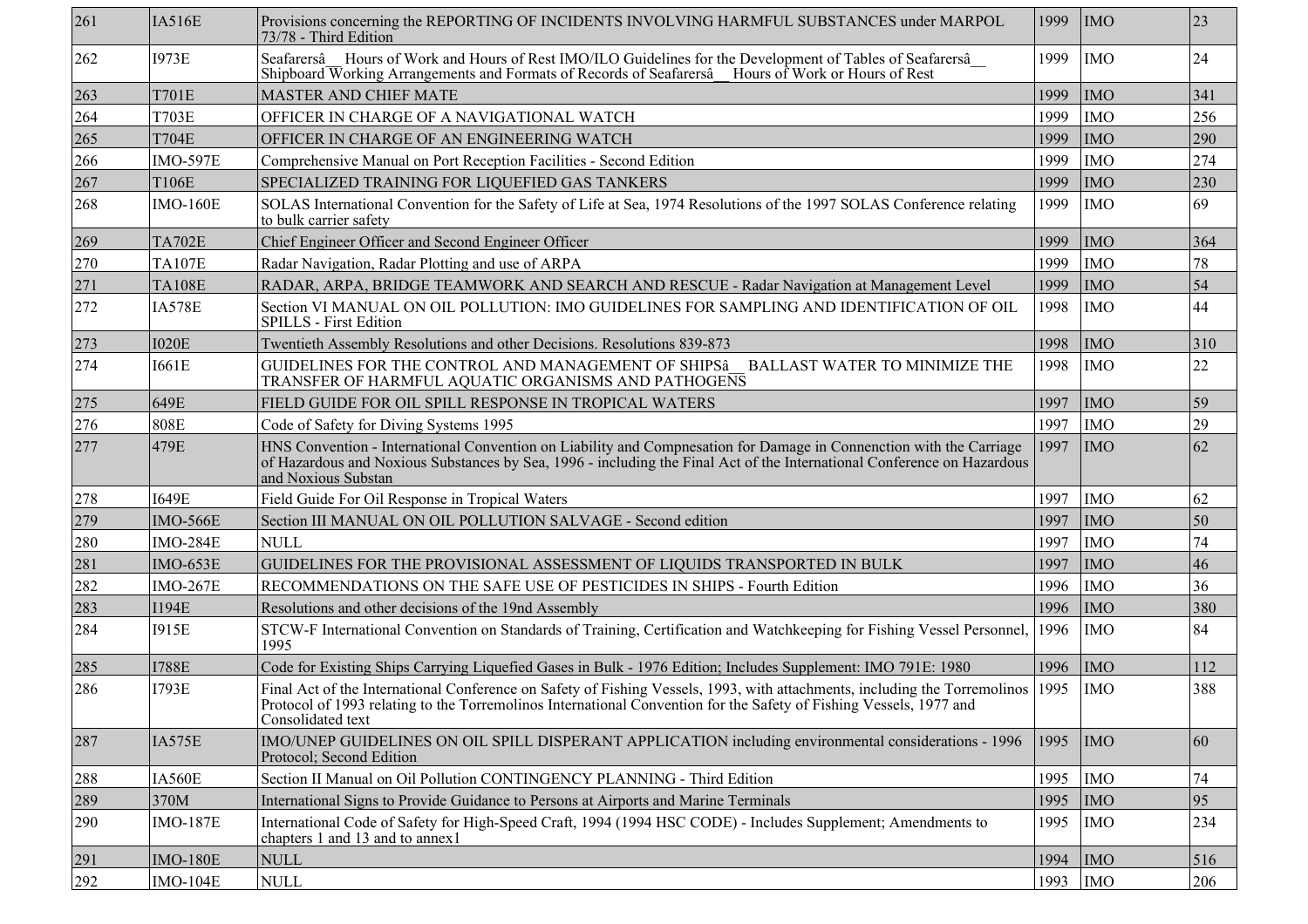| 293 | A.749              | RESOLUTION CODE ON INTACT STABILITY FOR ALL TYPES OF SHIPS COVERED BY IMO INSTRUMENTS - Session 18;<br>Agenda item 11                                                                                                                                                    | 1993       | IMO        | 77             |
|-----|--------------------|--------------------------------------------------------------------------------------------------------------------------------------------------------------------------------------------------------------------------------------------------------------------------|------------|------------|----------------|
| 294 | <b>FORM 371E</b>   | <b>IMO General Declaration</b>                                                                                                                                                                                                                                           | 1993       | <b>IMO</b> | $\overline{2}$ |
| 295 | <b>FORM 372E</b>   | <b>IMO Cargo Declaration</b>                                                                                                                                                                                                                                             | 1993       | <b>IMO</b> |                |
| 296 | FORM 373E          | IMO Ship <sup>j</sup> s Stores Declaration                                                                                                                                                                                                                               | 1993       | <b>IMO</b> | $\overline{2}$ |
| 297 | FORM 374E          | IMO Crew <sup>j</sup> s Effects Declaration                                                                                                                                                                                                                              | 1993       | <b>IMO</b> |                |
| 298 | FORM 375E          | <b>IMO Crew List</b>                                                                                                                                                                                                                                                     | 1993       | <b>IMO</b> | $\overline{2}$ |
| 299 | <b>FORM 376E</b>   | <b>IMO Passenger List</b>                                                                                                                                                                                                                                                | 1993       | <b>IMO</b> | $\overline{2}$ |
| 300 | <b>I471E VOL 1</b> | OFFICIAL RECORDS of the INTERNATIONAL CONFERENCE ON LIABILITY AND COMPENSATION FOR<br>DAMAGE IN CONNEXION WITH THE CARRIAGE OF CERTAIN SUBSTANCES BY SEA, 1984 and the<br>INTERNATIONAL CONFERENCE ON THE REVISION OF THE 1969 CIVIL LIABILITY CONVENTION AND THE<br>197 | 1993       | <b>IMO</b> | 386            |
| 301 | <b>I471E VOL 2</b> | OFFICIAL RECORDS of the INTERNATIONAL CONFERENCE ON LIABILITY AND COMPENSATION FOR<br>DAMAGE IN CONNEXION WITH THE CARRIAGE OF CERTAIN SUBSTANCES BY SEA, 1984 and the<br>INTERNATIONAL CONFERENCE ON THE REVISION OF THE 1969 CIVIL LIABILITY CONVENTION AND THE<br>197 | 1993       | <b>IMO</b> | 648            |
| 302 | <b>I471E VOL 3</b> | OFFICIAL RECORDS of the INTERNATIONAL CONFERENCE ON LIABILITY AND COMPENSATION FOR<br>DAMAGE IN CONNEXION WITH THE CARRIAGE OF CERTAIN SUBSTANCES BY SEA, 1984 and the<br>INTERNATIONAL CONFERENCE ON THE REVISION OF THE 1969 CIVIL LIABILITY CONVENTION AND THE<br>197 | 1993       | <b>IMO</b> | 275            |
| 303 | <b>I471E VOL 4</b> | OFFICIAL RECORDS of the INTERNATIONAL CONFERENCE ON LIABILITY AND COMPENSATION FOR<br>DAMAGE IN CONNEXION WITH THE CARRIAGE OF CERTAIN SUBSTANCES BY SEA, 1984 and the<br>INTERNATIONAL CONFERENCE ON THE REVISION OF THE 1969 CIVIL LIABILITY CONVENTION AND THE<br>197 | 1993       | <b>IMO</b> | 276            |
| 304 | <b>I471E</b>       | <b>NULL</b>                                                                                                                                                                                                                                                              | 1993       | <b>IMO</b> | 1585           |
| 305 | <b>I871E</b>       | SOLAS EXPLANATORY NOTES TO THE SOLAS REGULATIONS ON SUBDIVISION AND DAMAGE STABILITY 1993<br>OF CARGO SHIPS OF 100 METRES IN LENGTH AND OVER                                                                                                                             |            | <b>IMO</b> | 79             |
| 306 | <b>I142E</b>       | Resolutions and other decisions of the 17th Assembly                                                                                                                                                                                                                     | 1992       | <b>IMO</b> | 428            |
| 307 | <b>I240E</b>       | International Code for the Safe Carriage of Grain in Bulk                                                                                                                                                                                                                | 1991       | <b>IMO</b> | 40             |
| 308 | <b>I550E</b>       | OPRC CONVENTION - INTERNATIONAL CONVENTION ON OIL POLLUTION PREPAREDNESS, RESPONSE<br>AND CO-OPERATION, 1990                                                                                                                                                             | 1991       | <b>IMO</b> | 46             |
| 309 | 240E               | International Code for the Safe Carriage of Grain in Bulk (International Grain Code)                                                                                                                                                                                     | 1991       | <b>IMO</b> | 39             |
| 310 | <b>I860E</b>       | <b>INERT GAS SYSTEMS - Third Edition; Includes Erratum</b>                                                                                                                                                                                                               | 1990       | <b>IMO</b> | 98             |
| 311 | <b>I450E</b>       | INTERNATIONAL CONFERENCE ON SALVAGE (1989) FINAL ACT OF THE CONFERENCE AND<br><b>CONVENTION ON SALVAGE</b>                                                                                                                                                               | 1989       | <b>IMO</b> | 36             |
| 312 | <b>IMO-130E</b>    | Resolutions and Other Decisions - Resolutions 596-635                                                                                                                                                                                                                    | 1988       | <b>IMO</b> | 177            |
| 313 | IMO-858E           | <b>NULL</b>                                                                                                                                                                                                                                                              | 1987   IMO |            | 32             |
| 314 | <b>I508E</b>       | <b>NULL</b>                                                                                                                                                                                                                                                              | 1987       | <b>IMO</b> | 19             |
| 315 | I934M              | 1985 AMENDMENTS TO THE CONVENTION AND TO THE OPERATING AGREEMENT ON THE<br>INTERNATIONAL MARITIME SATELLITE ORGANIZATION                                                                                                                                                 | 1986       | IMO        | 33             |
| 316 | <b>IMO-120E</b>    | Resolutions and Other Solutions of the 14th Assembly - Resolutions 558-595                                                                                                                                                                                               | 1986       | <b>IMO</b> | 227            |
| 317 | <b>I1013E</b>      | CONVENTION ON THE INTERNATIONAL MARITIME ORGANIZATION                                                                                                                                                                                                                    | 1984       | <b>IMO</b> | 35             |
| 318 | <b>I073E</b>       | Resolutions and other decisions of the 13nd Assembly                                                                                                                                                                                                                     | 1984       | <b>IMO</b> | 382            |
| 319 | 448 83.05.E        | OFFICIAL RECORDS of the INTERNATIONAL CONFERENCE ON THE LIMITATION OF LIABILITY FOR<br><b>MARITIME CLAIMS, 1976</b>                                                                                                                                                      | 1983       | <b>IMO</b> | 538            |
| 320 | <b>I782E</b>       | CODE FOR THE CONSTRUCTION AND EQUIPMENT OF SHIPS CARRYING LIQUEFIED GASES IN BULK -<br><b>INCORPORATING AMENDMENTS 1 TO 4</b>                                                                                                                                            | 1983       | <b>IMO</b> | 147            |